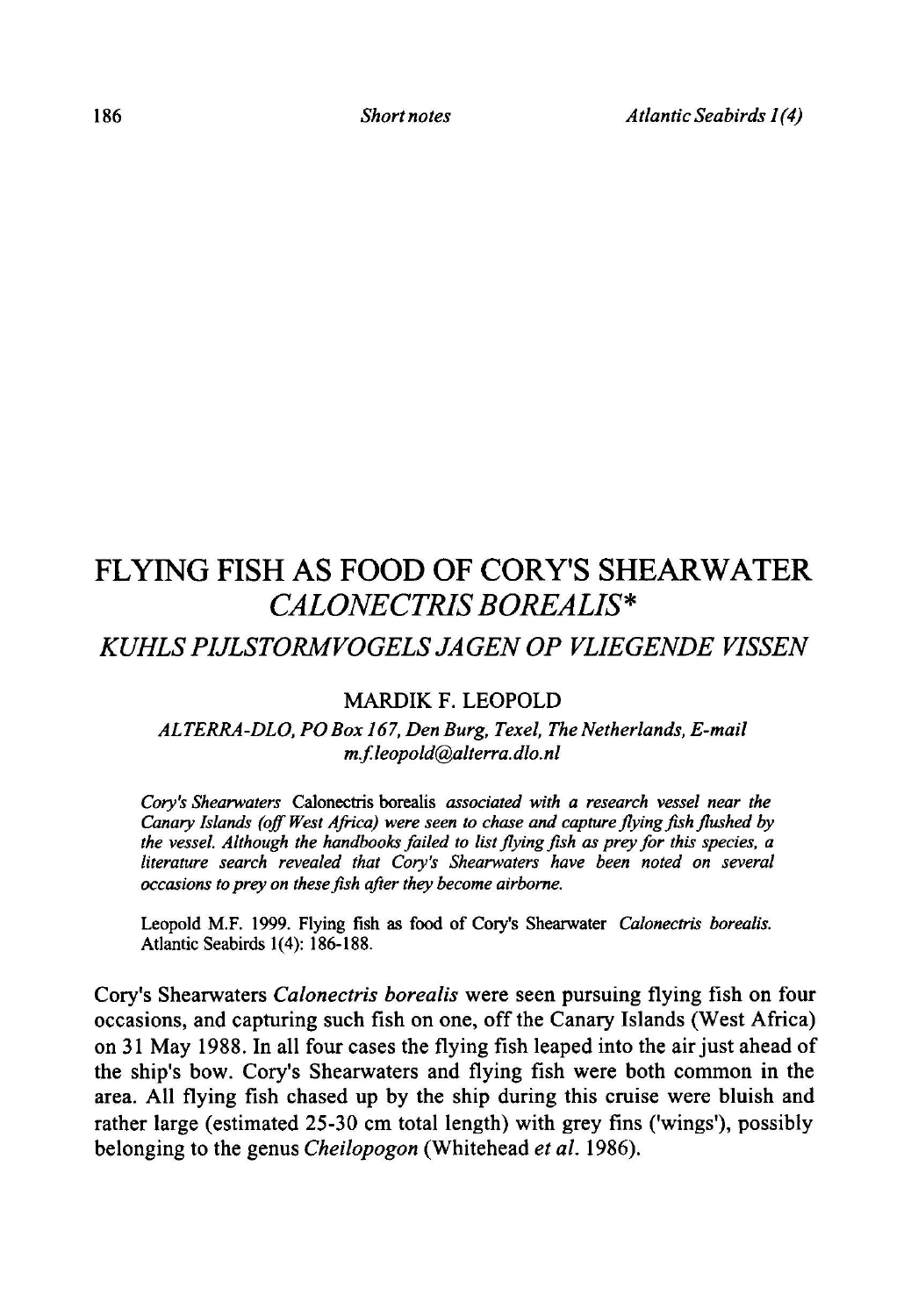#### <sup>187</sup> Shortnotes 187

A first sighting were four shearwaters flying close to the bow that gave chase to a flying fish the moment it became airborne  $(27^{\circ}17N, 15^{\circ}30'W, 13:00)$ GMT). The birds flew in from both sides of the ship and chased the fish over some 100m. Then the fish hit the water but one of the birds dived after it and came up with it in its bill, after which the other three landed and started quarrelling over the prey. Some 35 minutes later <sup>a</sup> single Cory's Shearwater chased <sup>a</sup> fish over 50m. One meter before re-immersing, the fish made <sup>a</sup> sharp, 90° turn and the prey was missed. Two more chases, both involving <sup>a</sup> single fish and a single bird, were seen at 15:50 and 17:00 GMT. Both birds missed the fish after <sup>a</sup> chase of some 40m. During the last chase, the fish hit the water three times with the lower half of its tail, gaining speed by making strong, lateral movements (off Port of Las Palmas, Gran Canaria; 27°56'N, 15°19'W).

In all four cases, the birds seemed to expect fish to be flushed by the ship and it appeared that they were deliberately flying near the bow, rather than just following the ship. The pursuits were deliberate and reminiscent of chases given by <sup>a</sup> skua. On the outward journey from Gran Canaria on <sup>7</sup> May, such chases were not seen, and neither was this behaviour seen further south. Seabirds (and flying fish) were also counted en route to and from Mauritania between 22° and 24°N, and during three weeks at sea off the Banc d'Arguin, Mauritania between 17° and 20°N (see Leopold 1993). While Cory's Shearwaters were seen in all three areas, and Cheilopogon also occurs throughout this range (Whitehead et al. 1986), both species were clearly most abundant near the Canary Islands and no chases were observed away from the islands.

Neither Bauer & Glutz von Blotzheim (1966) nor Cramp & Simmons (1977) have listed flying fish as prey for Cory's Shearwater (but see Thibault  $et$ al. 1997). However, chasing and capturing flying fish by Cory's Shearwaters has been observed in <sup>a</sup> large area, extending from the Azores to the Mediterranean. Moore (1995) described how <sup>a</sup> Cory's Shearwater pursued and caught <sup>a</sup> small flying fish, disturbed by <sup>a</sup> ship approaching the Azores. The chasing bird was described as 'wobbling clumsily just behind and above the fish', over a distance of <sup>150</sup> m. Fish and bird then struck the water and the fish was captured. Only because Cramp  $&$  Simmons (1977) did not mention flying fish as prey of Cory's Shearwater, Moore concluded that the observed behaviour was merely opportunistic. Still, Beven (1946) described how 'North Atlantic' (Cory's) Shearwaters caught fish that were jumping out of the water near the Azores, and that they took some of these while actually in the air. 'The fish were assumed to be flying fish.' Cory's Shearwaters were also noted to: 'pursue flying fish when they took the air sufficiently near them' by Mayo (1948), probably near the Cape Verde Islands. In more recent years, flying fish have been described as being